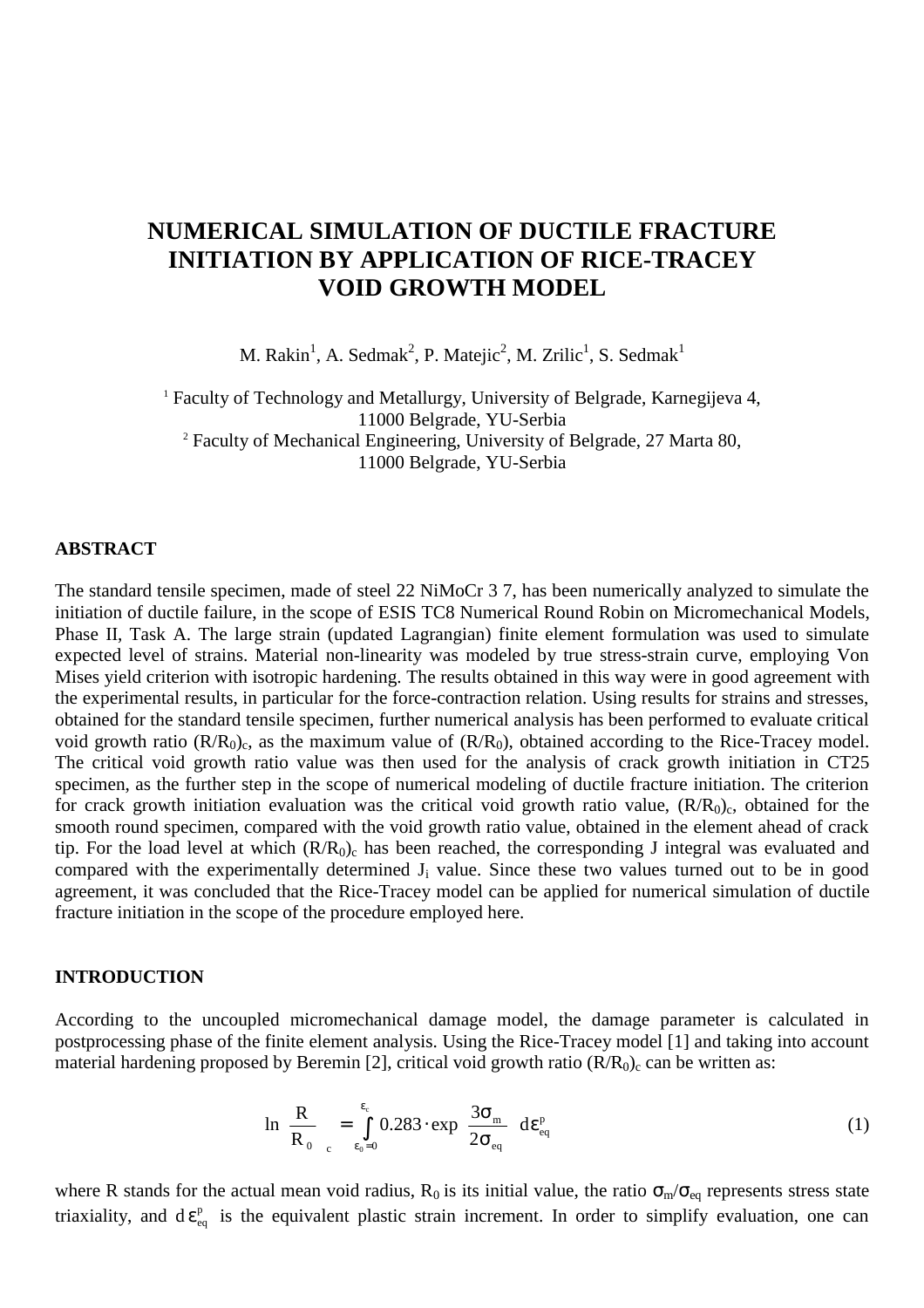neglect strain which corresponds to the void initiation, as done in eqn. 1. The upper limit,  $\varepsilon_c$ , in the integral in eqn. 1 corresponds to the critical void growth ratio, i.e. when their coalescence initiate a crack in material. According to the applied model, damage does not alter the behaviour of the material [8], so the damage parameter is not represented in the yield criterion.

In the coupled models, the finite element (FE) analysis takes into account damage parameter, most often void volume fraction f. In some papers [8,9,10], these two micromechanical modeling approaches have been compared and the following could be concluded:

- the uncoupled models can simulate the crack initiation (for geometries without initial crack) or its stable growth initiation (for precracked geometries), but problems arise if the stable crack growth simulation should be done;
- coupled models can simulate also the stable crack growth.

Therefore, if the aim of simulation is initiation of crack, one can use the uncoupled model as simpler one, that the result of a single FE calculation may be used for many postprocessing routines [10]. On the other hand, one should keep in mind that significant simplifications of void initiation and coalescence mechanisms are made in this way, which coupled models can represent more adequate. However, experimental investigations on reactor pressure vessel steel indicates that the void growth is dominant phase of ductile fracture initiation [9], verifying application of void growth model, although mechanisms of void initiation and coalescence should be taken into account in more accurate analysis.

One should also keep in mind that corrections of the original value of parameter 0.283, as given by Rice & Tracey in eqn. 1, might be necessary, [11,12].

# **NUMERICAL MODELING AND RESULTS**

The calculations are performed in the scope of round robin organized by the European Structural Integrity Society (ESIS) TC8 as the Phase II Task A [3,4,5].

In the Phase II Task A1 numerical simulation of standard smooth tensile specimen was performed (Fig. 1a) in order to characterize material and evaluate critical values of damage parameter. The input data were obtained by tensile testing of steel 22 NiMoCr 3 7 at 0°C [3].

Having in mind symmetry, only one quarter of the specimen was modeled (Fig. 1b) in two different ways: in the first case small radial imperfection (ΔD=0.005D<sub>0</sub>) was introduced over four finite element rows (Fig. 1c), so that necking is 'enforced', whereas in the second case the specimen was modeled without it. Isoparametric quadratic eight noded finite elements with reduced (2x2) integration were used. The large strain formulation with updated Lagrange procedure was applied. Material non-linearity was taken into account by using the true stress - true (logarithmic) strain curve, employing von Mises yield criterion with isotropic hardening. The loading was imposed by prescribed displacements, in eight 0.5 mm steps.

As the relevant output results the specimen elongation ∆L (for reference length 25 mm) and necking contraction ∆D were followed.

The obtained results for F-∆L curve (Fig. 2) indicate relatively large difference (after reaching maximal loading) between experimental and numerical results, specially for the model with the initial radial imperfection. Contrary to that, the results obtained for F-∆D are in good agreement with the experimental one, both for the model with initial imperfection and for the model without it. Therefore, for the following analysis of the cracked specimen, only the model without initial imperfection was used.

According to obtained results, specimen fails when the numerical obtained loading is in-between last two steps, that corresponds to experimental obtained contraction of the specimen 2.63 mm, i. e. prescribed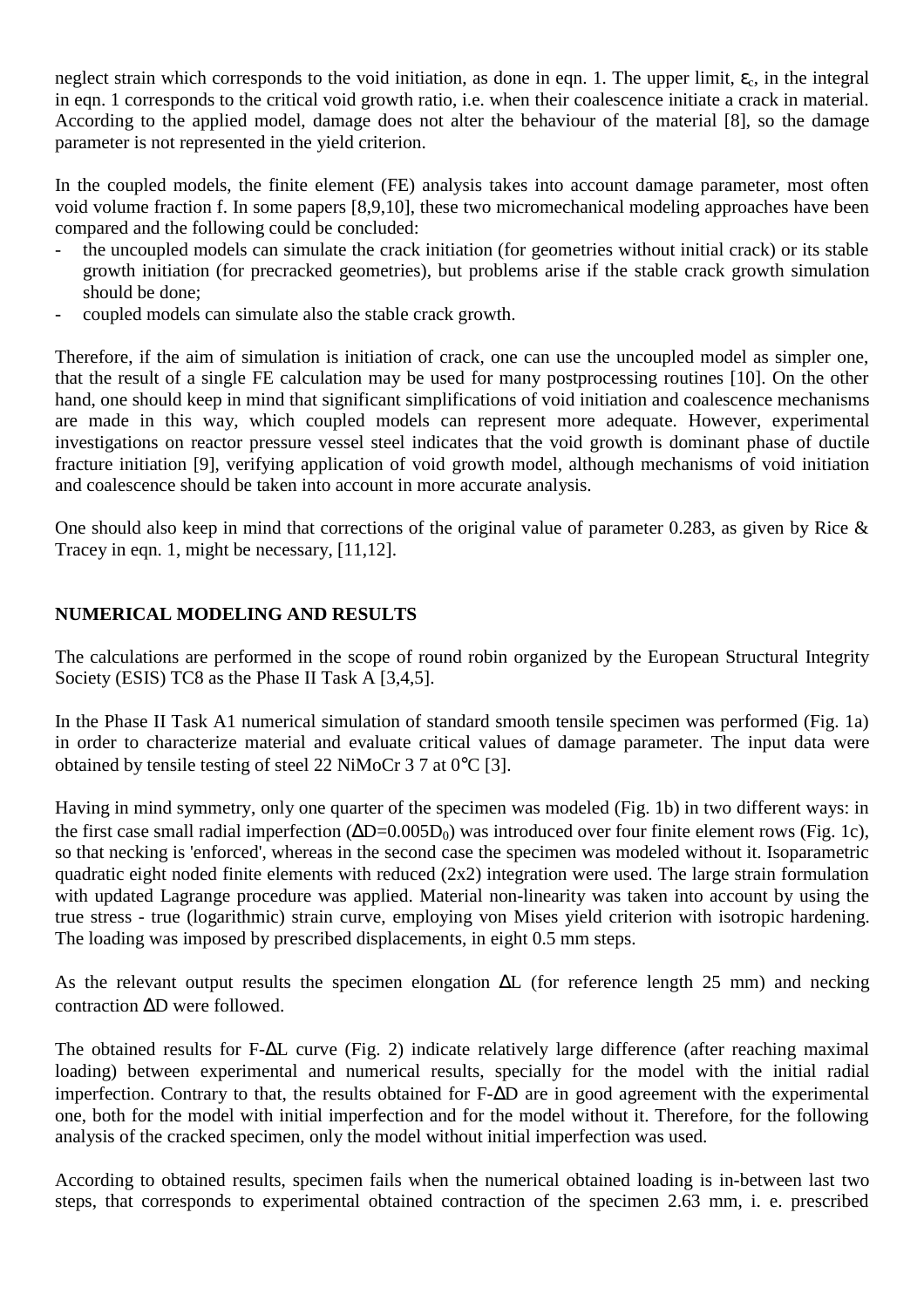displacement approximately ~3.8 mm [5]. The corresponding critical value  $(R/R_0)$ <sub>c</sub>=2.73 in the specimen center, is obtained by using eqn. 1 adopted for postprocessing calculation [6]:

$$
\ln\left(\frac{R}{R_0}\right)_{i+1} = \ln\left(\frac{R}{R_0}\right) + 0.283 \Delta \varepsilon_{\text{eq}}^{\text{p}} \exp\left(\frac{3\sigma_{\text{m}}}{2\sigma_{\text{eq}}}\right) \tag{2}
$$

where  $(R/R_0)_i$  is the void growth ratio in 'i-th' step of loading with the 'zero-th' value  $(R/R_0)_0=1$ . So, the crack initiates when the critical value of damage parameter has been reached, and its location can be identified according to the critical value  $(R/R_0)_c$ .



Figure 1: Cylindrical smooth specimen: a) dimensions b) finite element mesh c) imperfection of the diameter in the center plane



Figure 2: Load F, vs. elongation ∆L for smooth specimen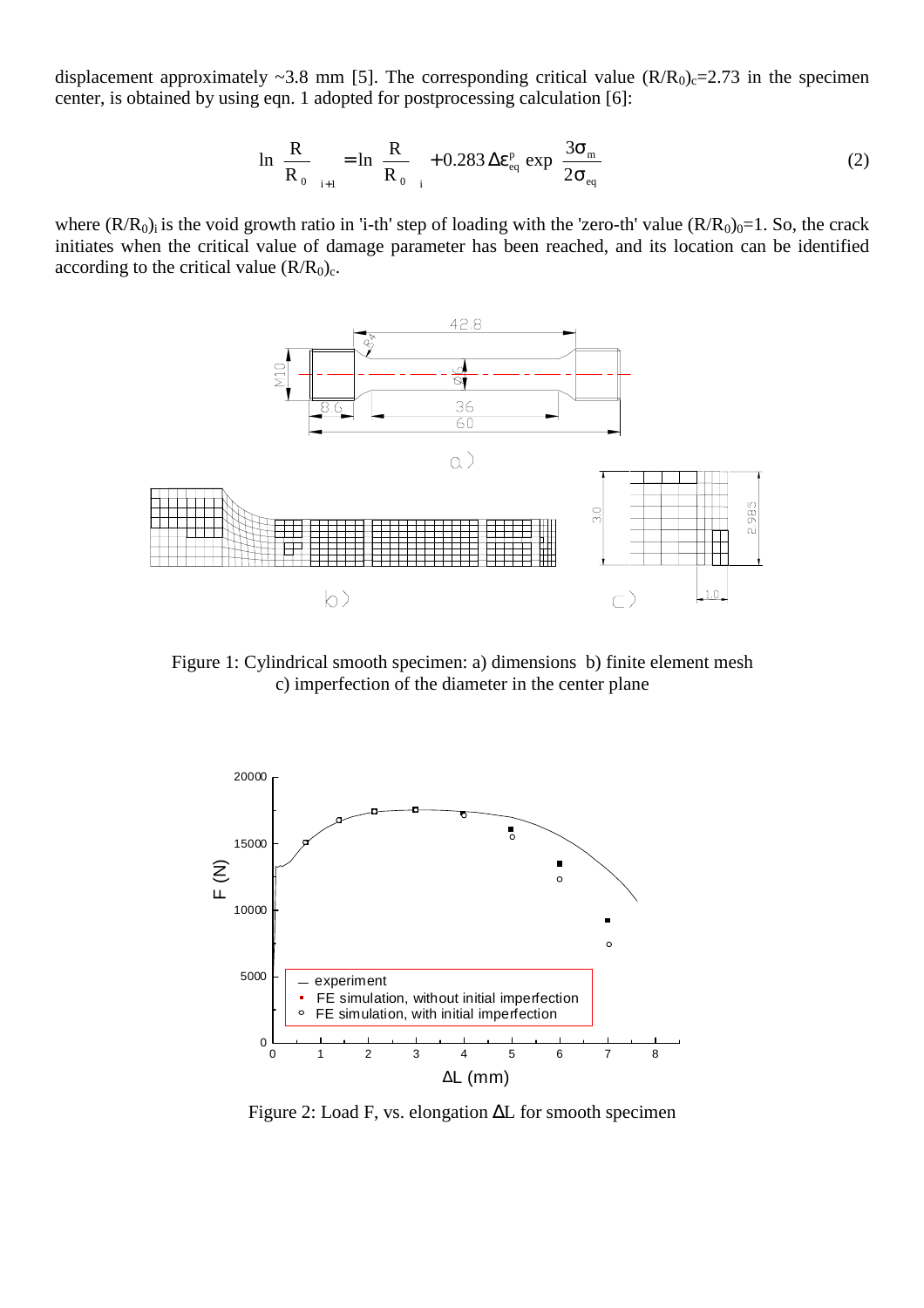

Figure 3: Load F, vs. reduction of diameter ∆D for smooth specimen

In the second part of the paper, crack growth initiation was analyzed for the standard CT25 specimen (Fig. 4a) according to the recommendations of the round robin organizer [4] for the FEM modeling. Isoparametric two-dimensional plane strain finite elements (8 node) were used (Fig. 4b), including large strain formulation. Crack tip singularity was modeled only by refining the mesh. The size of crack tip elements was 0.4 x 0.4 mm (Fig. 4c).



Figure 4: CT25 specimen a) dimensions and boundary conditions b) finite element mesh c) finite element mesh around crack tip

Since the uncoupled model was used, only the J integral at crack initiation,  $J_i$  was calculated, without further crack growth analysis. Toward this end, the critical value of void growth parameter  $(R/R<sub>0</sub>)<sub>c</sub>$ , as estimated on smooth specimen, was used for the comparison with calculated values of  $(R/R<sub>0</sub>)$  ratio in elements around crack tip. J integral was evaluated using the area below numerically determined curve force - load line displacement. Such a procedure is valid only up to the crack initiation in accordance with the applied uncoupled model.

The initiation point was evaluated according to Fig. 5, where the void growth parameter in the finite element just ahead of crack tip is given vs. load line displacement for the first three loading steps. The crossing point with the critical value  $(R/R_0)$  provides the corresponding value for load line displacement  $v_{LL}$ . By introducing this value to  $F-v_{LL}$  diagram, the  $J_i$  can be evaluated according to the proposed procedure given in [7].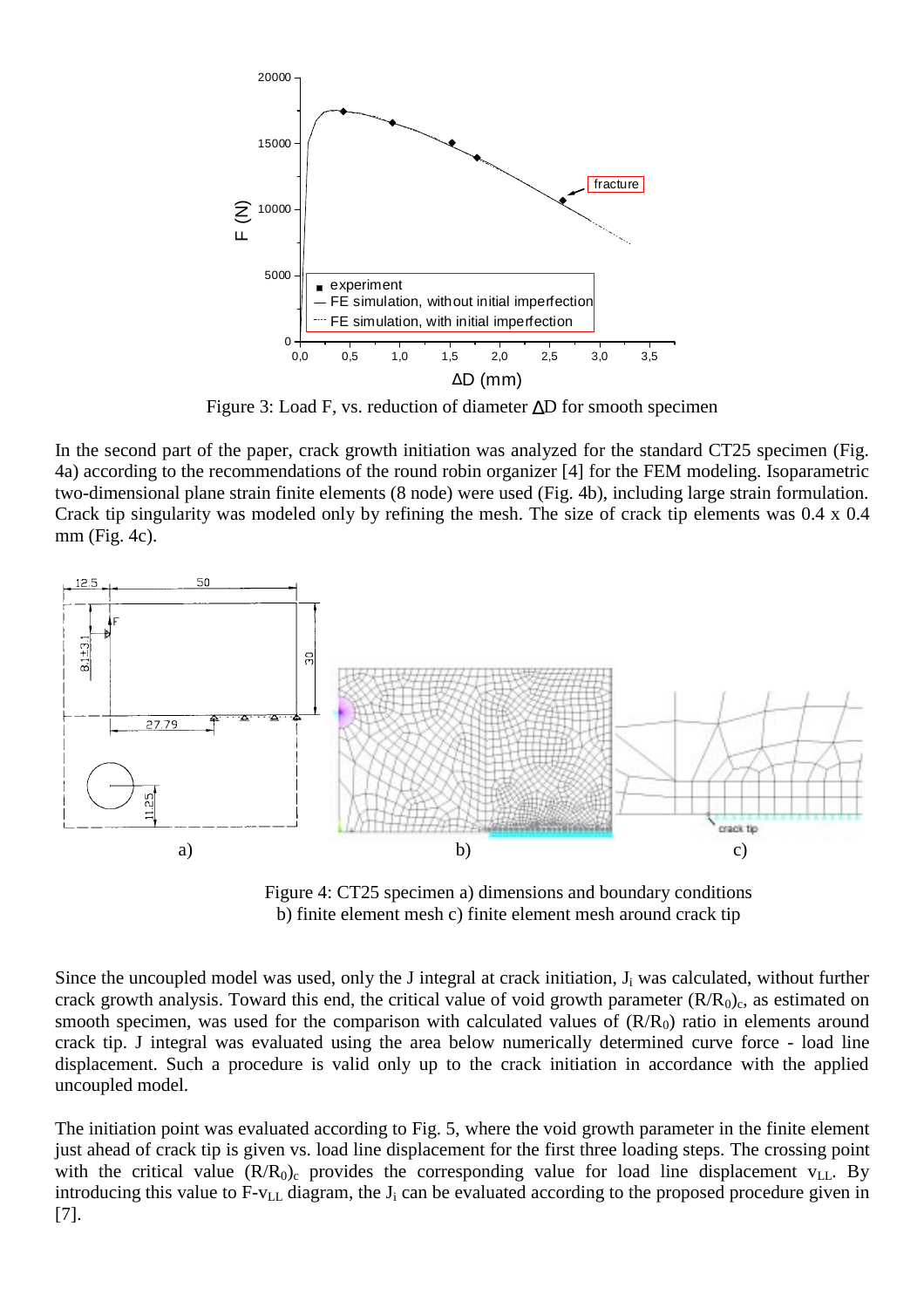

Figure 5: Void growth ratio ( $R/R_0$ ), vs. load line displacement  $v_{LL}$  ahead of the crack tip

The J integral at crack initiation,  $J_i = 230.7$  N/mm, evaluated by applying this procedure, is within range of numerical results calculated by other participants of round robin (121 - 311 N/mm), and is in excellent agreement with the experimental value,  $J_i = 229$  N/mm, as reported in [5].

## **CONCLUSION**

Based on the results of numerical analysis of ductile fracture initiation, obtained by the application of Rice-Tracey void growth model and performed on standard and precracked CT25 specimens, one can conclude the following:

- Excellent agreement between the experimental and numerical results was obtained for F-∆D curve for both applied meshes (with the initial radial imperfection and without it);
- Significant differences between the experimental and numerical results for F-∆L curve occurred after maximal loading, specially for the mesh with the initial radial imperfection;
- Critical value of damage parameter  $(R/R_0)_c$ , evaluated on standard smooth specimen and used for crack growth initiation analysis on precracked CT25 specimen, provided excellent agreement between  $J_i$  value calculated by applying this numerical procedure with experimental one.

#### **REFERENCES**

- 1. Rice J.R. and Tracey D.M., (1969) *J. Mech. Phys*. *Solids*, **17**, 201.
- 2. Beremin F.M. (1981). In: *Three-dimensional constitutive relations and ductile fracture*, pp. 185-205, Nemat-Nasser S. (Eds). North-Holland Publ., Amsterdam.
- 3. Bernauer G. and Brocks W., (1997). *Numerical round robin on micro-mechanical models, Phase II, Task A1*, ESIS TC8.
- 4. Bernauer G. and Brocks W., (1998). *Numerical round robin on micro-mechanical models, Phase II, Task A2*, ESIS TC8.
- 5. Bernauer G. and Brocks W., (1999). *Results of Task A Phase II Draft, Numerical round robin on micro-mechanical models*, ESIS TC8.
- 6. ESIS P6-94 D, (1997). *Draft procedure to measure and calculate local approach criteria using notched tensile specimens*, Draft document v 4.0.
- 7. ESIS P2-92, (1992). *ESIS procedure for determining the fracture behaviour of materials*, ESIS procedure.
- 8. Bauvineau L., Burlet H., Eripret C. and Pineau A., (1996). In: *Proceedings of the EUROMECH-MECAMAT Conference on* ′*Local Approach to Fracture 86-96*′, pp. 22-32, Fontainebleau-France.